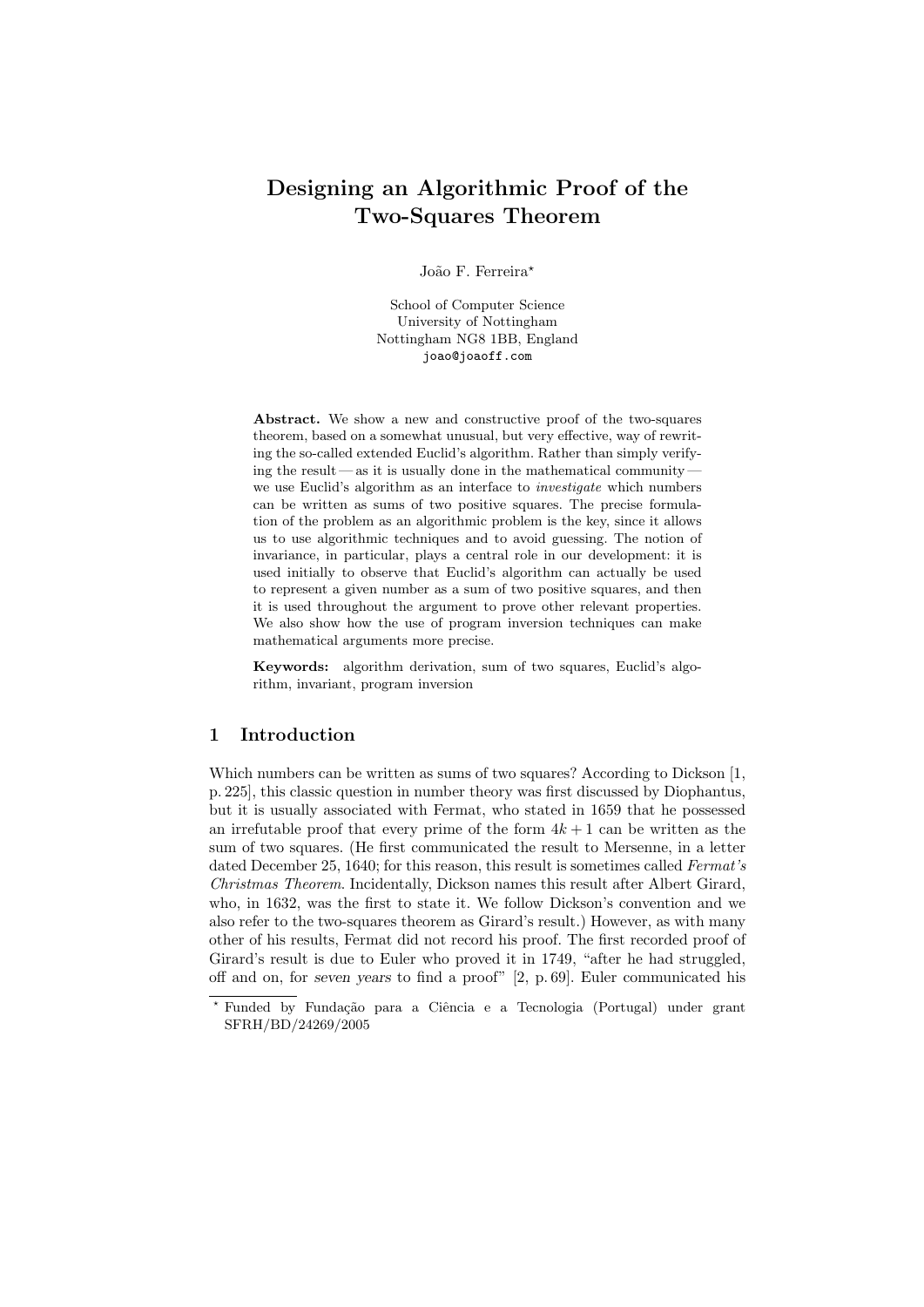five-step argument in a letter to Goldbach dated 6 May 1747, but the fifth step was only made precise in a second letter written in 1749. In 1801, Gauss proved for the first time that such prime numbers are uniquely represented as the sum of two positive integers [3, Art. 182].

This classic theorem attracted the attention of many mathematicians. Since Euler's proof by the method of infinite descent, Lagrange proved it using quadratic forms (subsequently, Gauss simplified Lagrange's proof in [3, Art. 182]); Dedekind used Gaussian integers; Serret and Hermite used continued fractions [4, 5]; Brillhart improved Hermite's argument using Euclid's algorithm [6]; Smith used continuants [7]; more recently, Zagier [8] published a one-sentence proof based on an involution of a particular finite set (see also [9, chapter 4] and [10] for a detailed explanation of the proof); and Wagon [11] gave a self-contained proof based on Euclid's algorithm and on [6].

Like Brillhart and Wagon, we present a proof that is also based on Euclid's algorithm, but, rather than simply verifying Girard's result, we use the algorithm as an interface to investigate which numbers can be written as sums of two positive squares<sup>1</sup>. The precise formulation of the problem as an algorithmic problem is the key, since it allows us to use algorithmic techniques and to avoid guessing. The notion of invariance, in particular, plays a central role in our development: it is used initially to observe that Euclid's algorithm can actually be used to represent a given number as a sum of two positive squares, and then it is used throughout the argument to prove other relevant properties. We also show how the use of program inversion techniques can make mathematical arguments more precise. As we will see, the end result is also more general than the one conjectured by Girard.

In the next section we show how we can use our formulation of Euclid's algorithm to prove the theorem. At the end of the section, we describe how the argument and the paper are organised.

## 2 Euclid's Algorithm

We start with a somewhat unusual, but very effective, way of rewriting Euclid's algorithm when the goal is to establish the theorem that the greatest common divisor of two numbers is a linear combination of the numbers. (This is sometimes called the extended Euclid's algorithm. See [12] for a derivation of the algorithm and [13] for another problem whose solution is based on the algorithm. Also, we use " $\nabla$ " to denote "greatest common divisor". We prefer to use an infix notation whenever — as in this case — the operator is symmetric and associative.)

The algorithm is expressed in matrix terms. The input to the algorithm is a vector  $(m n)$  of strictly positive integers. The vector  $(x y)$  is initialised to  $(m n)$  and, on termination, its value is the vector  $(m \nabla n \nabla n)$ . (This is a

<sup>&</sup>lt;sup>1</sup> Every square number  $m^2$  can be written as  $m^2+0^2$ . However, this type of solution is not considered in this paper, since our formulation of Euclid's algorithm deals only with positive numbers. Therefore, our construction aims to express a number as the sum of two *positive* squares.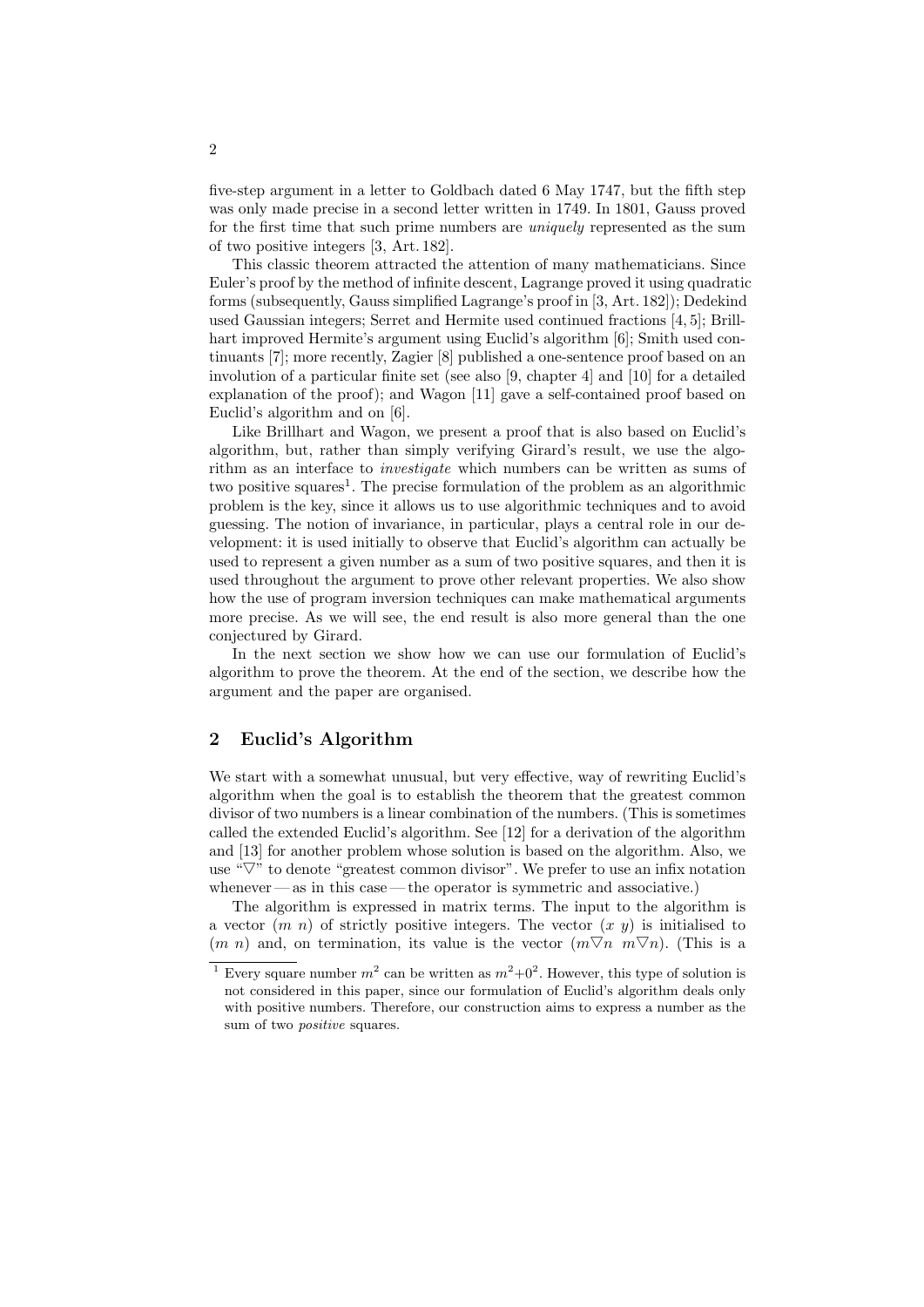consequence of the invariant  $(x, y) = (m \nabla n \ m \nabla n)$ . We omit this invariant in the comments below to simplify the presentation.) In addition to computing the greatest common divisor, it also computes a matrix C. An invariant of the algorithm is that the vector  $(x, y)$  equals  $(m, n) \times \mathbf{C}$ . In words,  $(x, y)$  is a "linear combination" of  $(m n)$ . Specifically, **I**, **A**, and **B** are  $2 \times 2$  matrices; **I** is the identity matrix  $\begin{pmatrix} 1 & 0 \\ 0 & 1 \end{pmatrix}$ , **A** is the matrix  $\begin{pmatrix} 1 & 0 \\ -1 & 1 \end{pmatrix}$ , and **B** is the matrix  $\begin{pmatrix} 1 & -1 \\ 0 & 1 \end{pmatrix}$ . The assignment  $(x, y) := (x, y) \times A$  is equivalent to  $x, y := x-y, y$ , as can be easily checked.

{ 
$$
0 < m \land 0 < n
$$
 }  
\n $(x \ y), \mathbf{C} := (m \ n), \mathbf{I}$ ;  
\n{ **Invariant:**  $(x \ y) = (m \ n) \times \mathbf{C}$  }  
\n $\mathbf{d} \mathbf{o} \ y < x \rightarrow (x \ y), \mathbf{C} := (x \ y) \times \mathbf{A}, \mathbf{C} \times \mathbf{A}$   
\n $\Box \ x < y \rightarrow (x \ y), \mathbf{C} := (x \ y) \times \mathbf{B}, \mathbf{C} \times \mathbf{B}$   
\n $\mathbf{d} \ \{ (x \ y) = (m \nabla n \ m \nabla n) = (m \ n) \times \mathbf{C} \ \}$ 

The verification of the supplied invariant is a simple consequence of the associativity of matrix multiplication. Also, note that the algorithm constructs two linear combinations of m and n equal to their greatest common divisor.

A key insight in our development is that matrices A and B are invertible, which allows us to rewrite the invariant as  $(x, y) \times \mathbb{C}^{-1} = (m, n)$ , where the matrix  $C^{-1}$  is a finite product of the matrices  $A^{-1}$  and  $B^{-1}$ , which are, respectively,  $\begin{pmatrix} 1 & 0 \\ 1 & 1 \end{pmatrix}$  and  $\begin{pmatrix} 1 & 1 \\ 0 & 1 \end{pmatrix}$ . In fact, we can change the above algorithm to compute the matrix  $\mathbf{C}^{-1}$  instead; renaming  $\mathbf{C}^{-1}$  to  $\mathbf{D}$ ,  $\mathbf{A}^{-1}$  to  $\mathbf{L}$ , and  $\mathbf{B}^{-1}$  to  $\mathbf{R}$ , we rewrite it as follows:

{ 
$$
0 < m \land 0 < n
$$
 }  
\n $(x \ y), \mathbf{D} := (m \ n), \mathbf{I}$ ;  
\n{ Invariant:  $(x \ y) \times \mathbf{D} = (m \ n)$  }  
\n $\mathbf{d} \mathbf{o} \ y < x \rightarrow (x \ y), \mathbf{D} := (x \ y) \times \mathbf{L}^{-1}, \mathbf{L} \times \mathbf{D}$   
\n $\Box \ x < y \rightarrow (x \ y), \mathbf{D} := (x \ y) \times \mathbf{R}^{-1}, \mathbf{R} \times \mathbf{D}$   
\n $\mathbf{d} \ \{ (x \ y) = (m \nabla n \ m \nabla n) \land (m \nabla n \ m \nabla n) \times \mathbf{D} = (m \ n)$  }

It is this form of the algorithm that is the starting point for our investigation. Note that if  $\mathbf{D} = \begin{pmatrix} a & b \\ c & d \end{pmatrix}$ , the invariant is equivalent to

$$
(m n) = (x y) \times D = (x \times a + y \times c \ x \times b + y \times d) ,
$$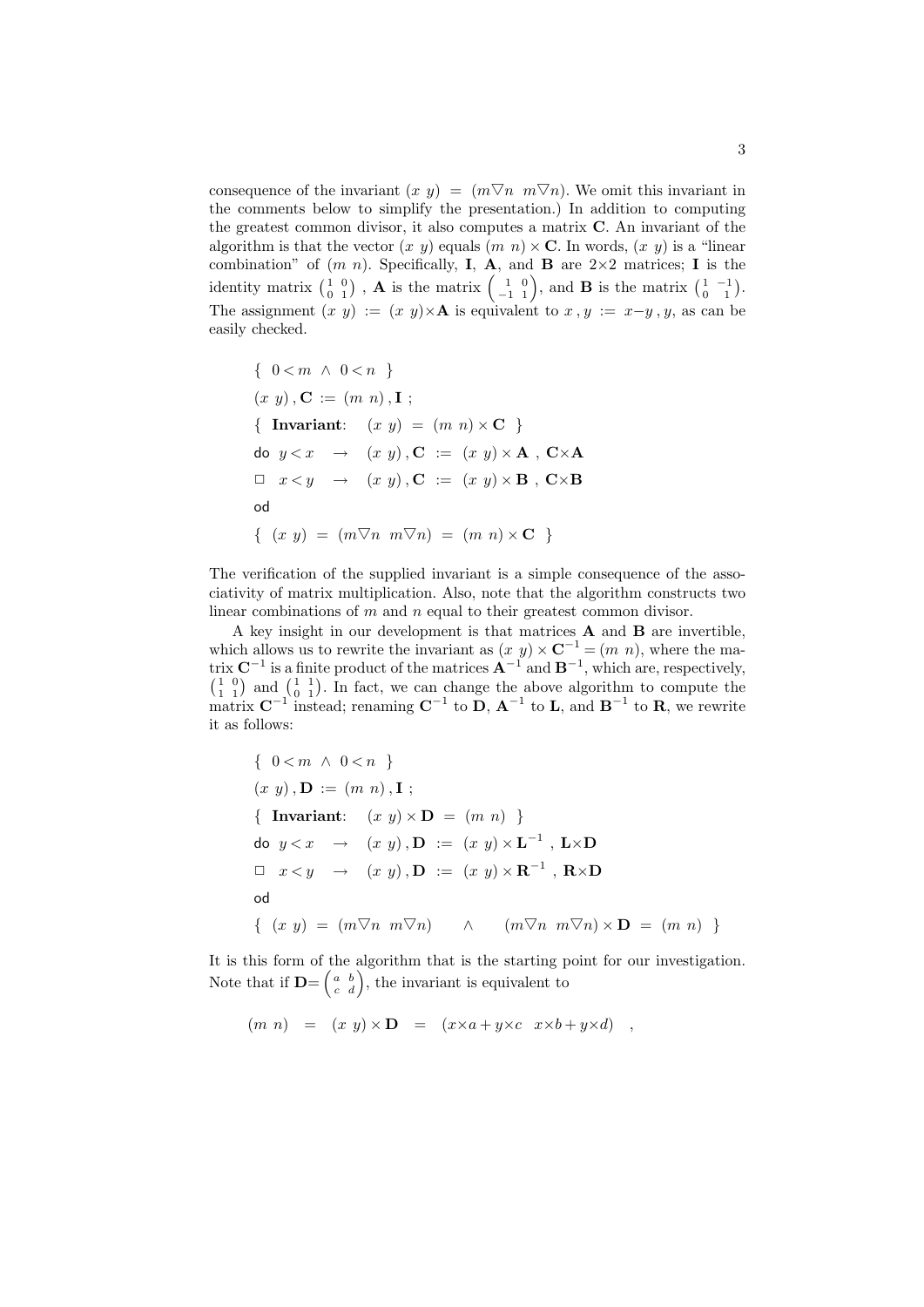which means that if, at any point in the execution of the algorithm,  $(x, y)$  equals  $(a, c)$ , we can conclude that m is a sum of two positive squares, that is:

 $(m n) = (a c) \times D = (a \times a + c \times c \ a \times b + c \times d)$ 

Symmetrically, if, at any point in the execution of the algorithm,  $(x, y)$  equals  $(b, d)$ , we can conclude that n is a sum of two positive squares.

It may help to visualise an execution trace of the algorithm. Table 1 depicts the execution trace when the arguments are  $m = 17$  and  $n = 4$ . Each row of the table shows the state-space and the value of the invariant after each iteration of the algorithm. The first two columns show the values of the variables  $(x, y)$  and D, respectively. The third column shows how the invariant is satisfied, according to the values of the first two columns. The first row corresponds to the initial state and the last row corresponds to the final state.

|  | $(x, y)$ D, the same as $\begin{pmatrix} a & b \\ c & d \end{pmatrix}$                                                                 | <b>Invariant:</b> $(m\ n) = (x \times a + y \times c \ x \times b + y \times d)$ |  |
|--|----------------------------------------------------------------------------------------------------------------------------------------|----------------------------------------------------------------------------------|--|
|  | $ (17 \t4) \begin{pmatrix} 1 & 0 \\ 0 & 1 \end{pmatrix} = I$                                                                           | $(17 4) = (17 \times 1 + 4 \times 0 \quad 17 \times 0 + 4 \times 1)$             |  |
|  | $ (13\;4) \begin{pmatrix} 1 & 0 \\ 1 & 1 \end{pmatrix} = L$                                                                            | $(17 4) = (13 \times 1 + 4 \times 1 \quad 13 \times 0 + 4 \times 1)$             |  |
|  | $ (9\;4)\; _{(\frac{1}{2}-\frac{0}{1})} = LL$                                                                                          | $(17 4) = (9 \times 1 + 4 \times 2 \quad 9 \times 0 + 4 \times 1)$               |  |
|  | $(5 4)$ $\begin{pmatrix} 1 & 0 \\ 3 & 1 \end{pmatrix}$ = LLL                                                                           | $(17 4) = (5 \times 1 + 4 \times 3 + 5 \times 0 + 4 \times 1)$                   |  |
|  | $\left  \begin{pmatrix} 1 & 4 \end{pmatrix} \right  \left  \begin{pmatrix} 1 & 0 \\ 4 & 1 \end{pmatrix} \right $ = LLLL                | $(17 4) = (1 \times 1 + 4 \times 4 \quad 1 \times 0 + 4 \times 1)$               |  |
|  | $(1\ 3)\begin{pmatrix} 5 & 1 \\ 4 & 1 \end{pmatrix}$ = <b>RLLLL</b>                                                                    | $(17 4) = (1 \times 5 + 3 \times 4 \quad 1 \times 1 + 3 \times 1)$               |  |
|  | $(1\ 2)\begin{pmatrix} 9 & 2\\ 4 & 1 \end{pmatrix}$ = RRLLLL                                                                           | $(17 4) = (1 \times 9 + 2 \times 4 \quad 1 \times 2 + 2 \times 1)$               |  |
|  | $\left( \begin{array}{cc} (1 \ 1) \end{array} \right) \left( \begin{array}{cc} 13 & 3 \\ 4 & 1 \end{array} \right) = \textbf{RRRILLL}$ | $(17 4) = (1 \times 13 + 1 \times 4 \quad 1 \times 3 + 1 \times 1)$              |  |

**Table 1.** Execution trace of Euclid's algorithm for arguments  $m = 17$  and  $n = 4$ 

As we can see in table 1, there is a point at which  $x = a = 1$  and  $y = c = 4$ ; it follows directly from the invariant that 17 can be expressed as the sum of two positive squares  $(17 = 1^2+4^2)$ .

One question that now arises is what is so special about the numbers 17 and 4 that made the vectors  $(x, y)$  and  $(a, c)$  to be equal. (Had we used as arguments the numbers 17 and 5, for example, x would never equal  $a$ .) Put more generally, how can we characterise the arguments that make the vectors  $(x, y)$  and  $(a, c)$ to be equal at some point in the execution of the algorithm?

A closer inspection of the values shown in table 1 can help us answering the general question. If we ignore the first row, we see that the sequence of successive values of the vector  $(x, y)$  is the reverse of the sequence of successive values of  $(a, c)$ . Also, because the length of these sequences is the same and odd, there is a middle point at which  $(x, y)=(a, c)$ . So, one way of proving that at some point in the execution of the algorithm the vectors  $(x, y)$  and  $(a, c)$  are equal is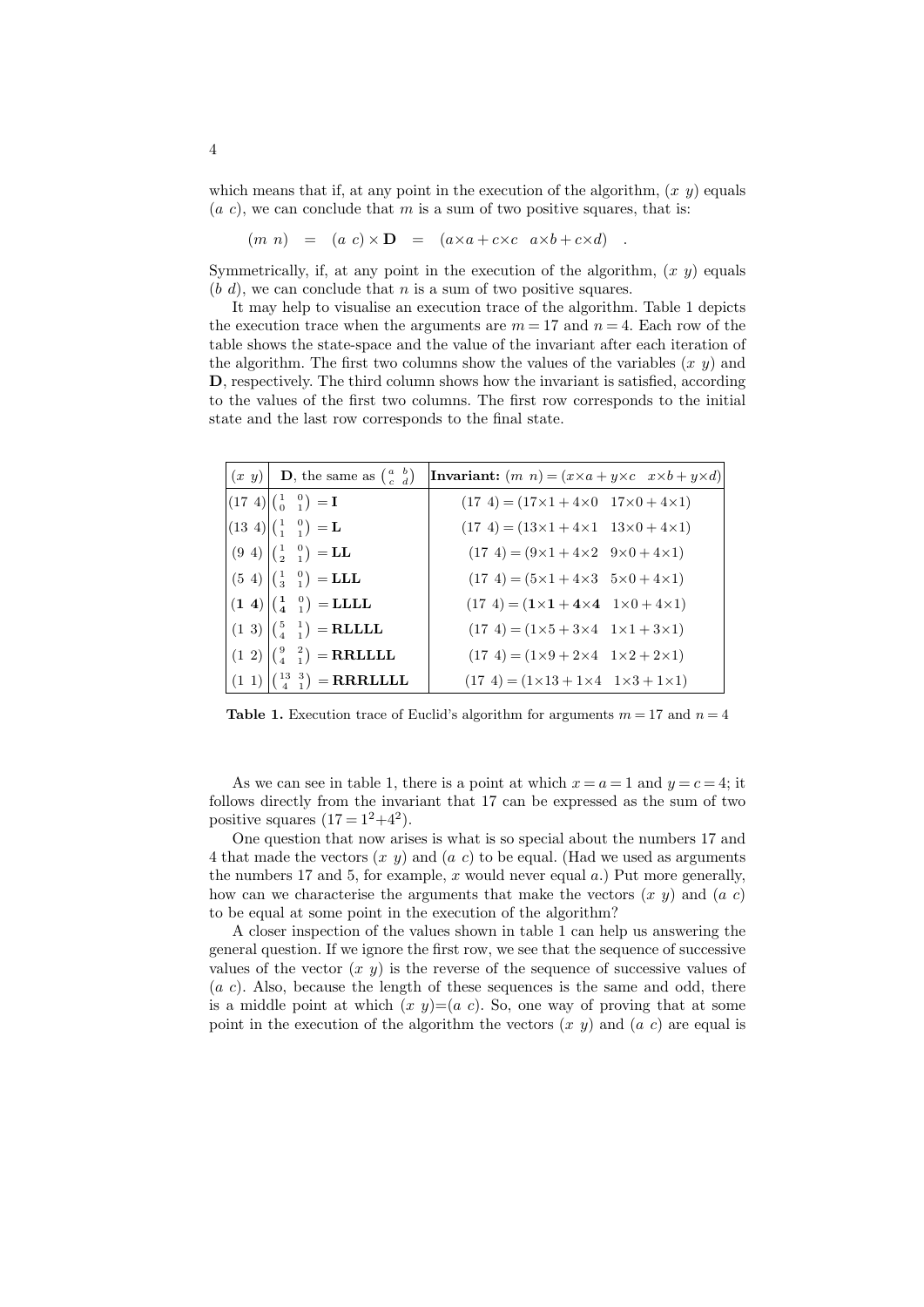to prove that the sequences of successive values of the vectors  $(x, y)$  and  $(a, c)$ , with the exception of the initial values, are reverses of each other and that both sequences have odd length. (In the example above, the length is 7.)

Taking this analysis into account, the question can be reformulated as: for which arguments m and n does Euclid's algorithm produce odd-length sequences of successive values of the vectors  $(x, y)$  and  $(a, c)$  that are reverse of each other?

Our answer to this question is divided in three parts. First, in section 3, we invert Euclid's algorithm to prove that the operations performed on the vector  $(x, y)$  are the same as those performed on the vector  $(a, c)$  when running the algorithm backwards. Second, in section 4, we determine necessary and sufficient conditions on the arguments m and n to make the initial value of the vector  $(x, y)$ equal the final value of the vector  $(a\ c)$ . These two parts together characterise the arguments for which the sequences of vectors are each other's reverses. Finally, in section 5, we show that if the sequences are the reverses of each other, they must have odd length.

Note that our investigation aims at expressing the argument  $m$  as a sum of two positive squares — that is why we focus on vectors  $(x, y)$  and  $(a, c)$ . This means that, given a value  $m$ , we want to characterise which values  $n$  can be chosen to be passed along with  $m$  as arguments of the algorithm (we perform this characterisation in section 4).

For brevity, and whenever the context is unambiguous, we shall refer to "the sequences" to mean "the sequences of successive values of the vectors  $(x, y)$ and  $(a\ c)$ " and to "the sequences are reversed" to mean "the sequences are the reverses of each other". Also, we assume throughout that  $\mathbf{D} = \begin{pmatrix} a & b \\ c & d \end{pmatrix}$ .

# 3 Inverting Euclid's Algorithm

Inverting an algorithm S consists in finding another algorithm, usually denoted by  $S^{-1}$ , that when composed with S leaves the program state unchanged. In other words, executing  $S^{-1}$  after S amounts to doing nothing, that is, if we provide to  $S^{-1}$  some output of S, it will compute a corresponding input to S.

Some statements are easy to invert. The inverse of skip, for example, is skip itself. Also, the inverse of  $x := x-y$  is  $x := x+y$ . However, other statements are difficult or impossible to invert. For example, we cannot invert  $x := 1$  without knowing the value of  $x$  before the assignment; we can only invert it if we know the precondition. The inverse of

$$
\{x=0\} \ x := 1
$$

is

$$
\{ x=1 \} x := 0 .
$$

Note that the assertion becomes an assignment and the assignment becomes an assertion. This simple example shows that we may be able to compute inverses only when the precondition is given. Therefore, we define the inverse of a statement with respect to a precondition. That is,  $S^{-1}$  is the (right) inverse of S with respect to  $R$ , if for every  $Q$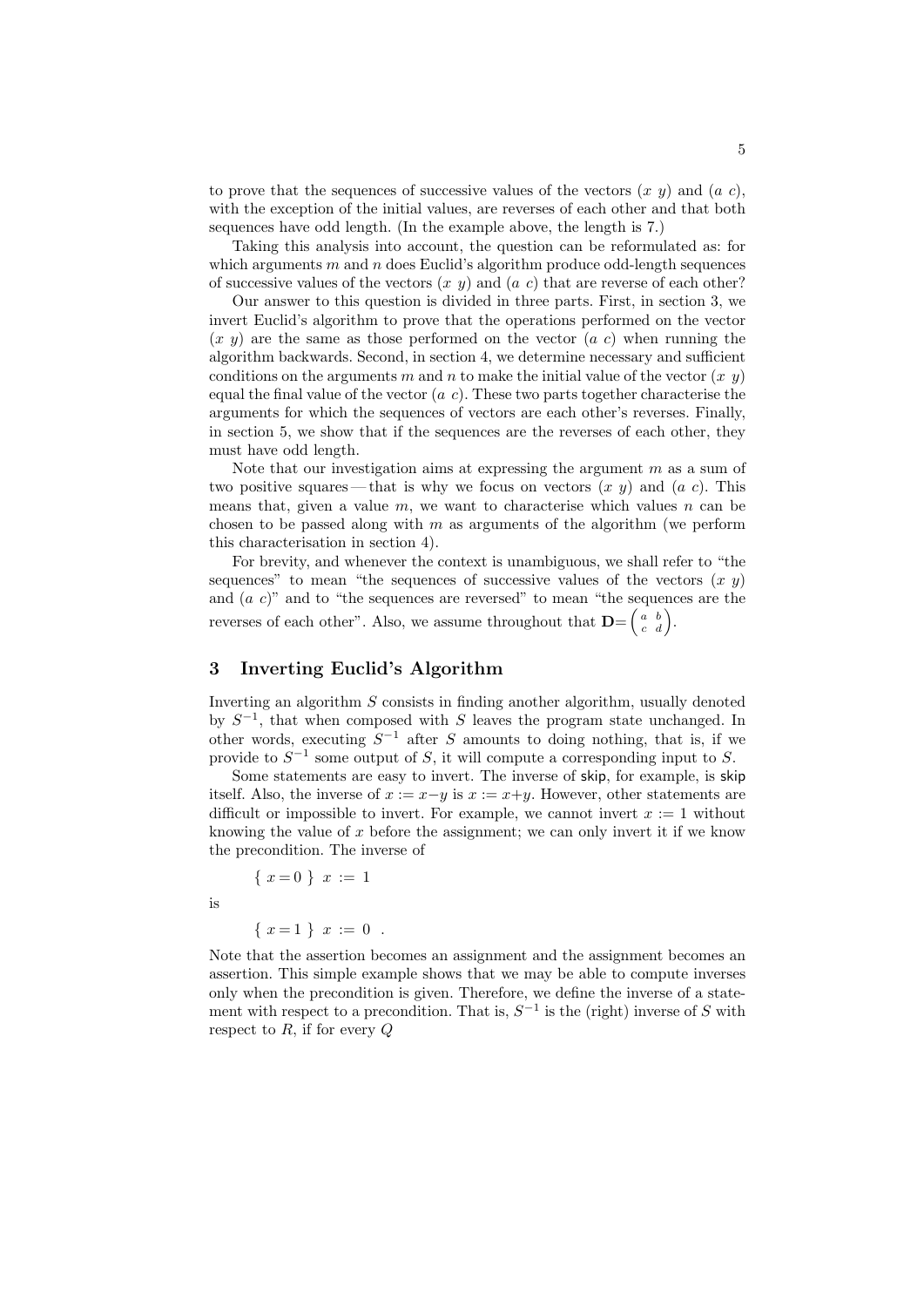$$
\{ R \wedge Q \} S; S^{-1} \{ Q \} .
$$

An important aspect of the above characterisation is that it distributes through program constructs. This allows us to reduce the inversion of a program into the inversion of its components. For example, the inverse of a sequence of commands is the reverse of the sequence of inverses of the individual commands:

.

$$
(S_0; S_1; \cdots; S_n)^{-1} = S_n^{-1}; \cdots; S_1^{-1}; S_0^{-1}
$$

Also, if  $c_0$  and  $c_1$  are constants, the inverse of

$$
(1) \quad v := c_0 \; ; \; S \; \{ \; v = c_1 \; \}
$$

is

$$
v := c_1 ; S^{-1} \{ v = c_0 \} .
$$

In (1), variable v is initialised to a value  $c_0$ , S is executed, and upon termination v has the final value  $c_1$ . The inverse assigns  $c_1$  to v, undoes what S did, and terminates with  $v = c_0$ . Note, again, how the assignment and the assertion switch places. Since Euclid's algorithm is an instance of  $(1)$ —instantiate v with the variables  $(x, y)$  and  $D$ , and consider S to be the loop—its inverse is:

$$
(x \ y) := (m \nabla n \ m \nabla n);
$$
  
initialise **D** such that  $(m \nabla n \ m \nabla n) \times \mathbf{D} = (m \ n);$   

$$
S^{-1}
$$
  

$$
\{ (x \ y) = (m \ n) \ \wedge \mathbf{D} = \mathbf{I} \} .
$$

That is, provided that we initialise  $(x, y)$  to  $(m\nabla n, m\nabla n)$  and the matrix **D** in a way that satisfies  $(m\overline{\vee}n \ \overline{m}\overline{\vee}n) \times \mathbf{D} = (m \ n)$ , undoing S terminates in a state where  $(x, y)$  and **D** equal their initial values in Euclid's algorithm. But we still have to guarantee that there is only one way of initialising D. This is indeed the case, since

$$
(m\overline{\vee}n \ m\overline{\vee}n) \times \mathbf{D} = (m \ n)
$$
  
= 
$$
(1 \ 1) \times \mathbf{D} = (m/(m\overline{\vee}n) \ n/(m\overline{\vee}n)),
$$

where  $(m/(m\overline{\vee}n)$   $n/(m\overline{\vee}n))$  can be seen as a positive rational number in socalled lowest-form representation. We know from  $[12]$  (see also  $[13]$ ) that there is a bijection between finite products of the matrices  $L$  and  $R$  and the positive rationals. Therefore,  $\bf{D}$  (which is a finite product of  $\bf{L}$ s and  $\bf{R}$ s) is uniquely defined (more specifically, it represents the path from the origin to the rational  $/(m\nabla n)$ 

$$
\frac{n/(m \vee n)}{m/(m \nabla n)}
$$
 in the Stern-Eisenstein tree of rationals).

Now, since the alternative statement in the loop of Euclid's algorithm is deterministic  $(y < x$  and  $x < y$  are mutually exclusive), we can use the inversion rule for deterministic alternative statements together with the inversion rule for iterative statements. Suppose we have the following loop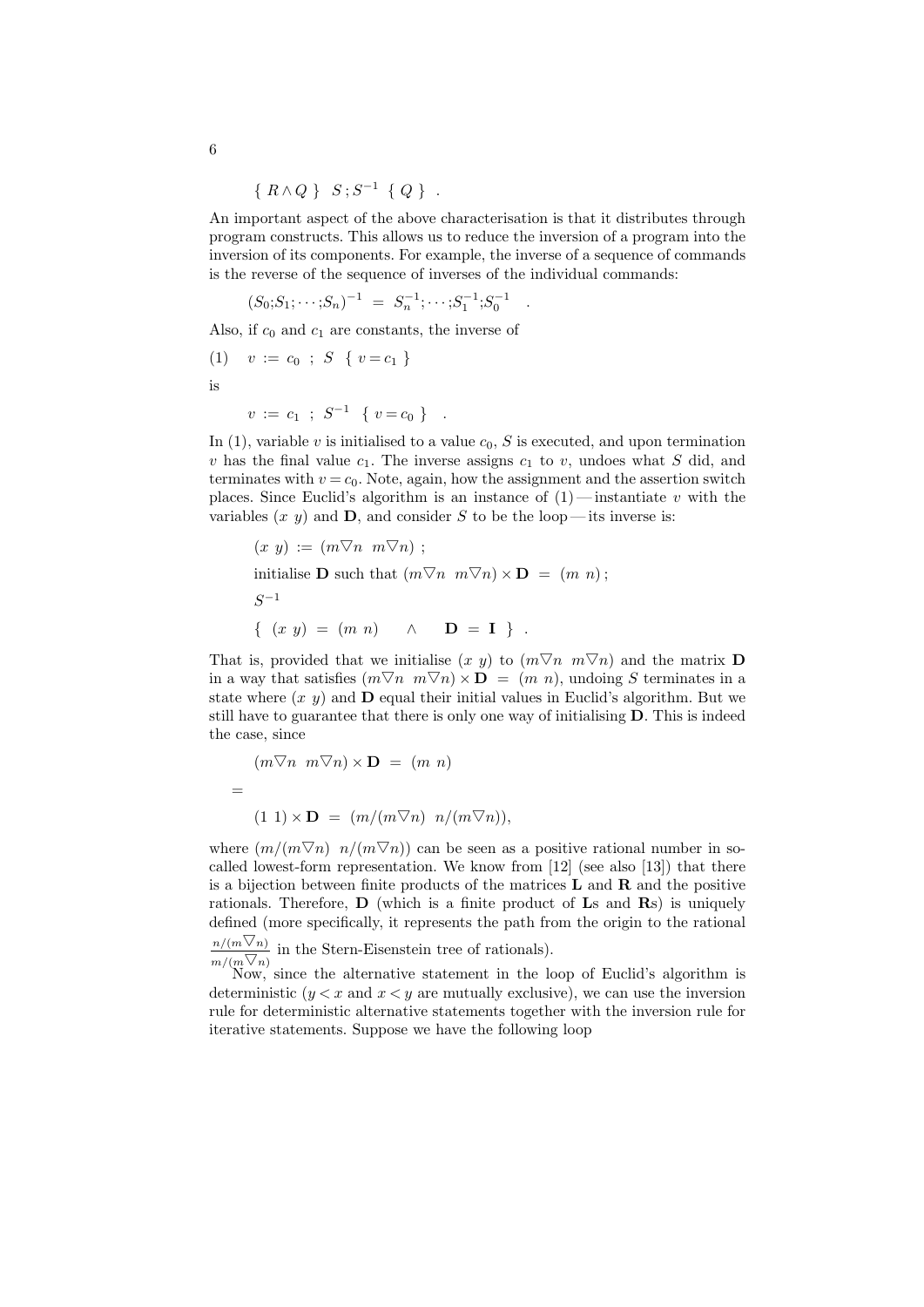$$
\left\{\n\begin{array}{l}\nG_0 \vee G_1\n\end{array}\n\right\}
$$
\n
$$
\begin{array}{l}\n\text{do } G_0 \rightarrow S_0 \setminus C_0\n\end{array}
$$
\n
$$
\begin{array}{l}\n\Box \quad G_1 \rightarrow S_1 \setminus C_1\n\end{array}
$$
\n
$$
\begin{array}{l}\n\text{od} \\
\big\{ \begin{array}{l}\nC_0 \vee C_1\n\end{array}\n\big\} \quad .
$$

Execution of the loop must begin with one of the guards true, so the disjunction of the guards has been placed before the statement. Execution terminates with either  $C_0$  or  $C_1$  true, depending on which command is executed, so  $C_0 \vee C_1$  is the postcondition. Also, to invert this loop we must know whether to perform the inverse of  $S_0$  or to perform the inverse of  $S_1$ . Therefore,  $C_0$  and  $C_1$  cannot be true at the same time (i.e.,  $\neg(C_0 \wedge C_1)$ ). For symmetry, we also require  $\neg(G_0 \wedge G_1)$ .

Because the loop ends in a state satisfying  $C_0 \vee C_1$ , its inverse must begin in a state satisfying  $C_0 \vee C_1$ . Also, execution of  $G_1 \rightarrow S_1 \{ C_1 \}$  means that beginning with  $G_1$  true,  $S_1$  is executed, and  $C_1$  is established. The inverse must express that beginning with  $C_1$  true,  $S_1$  is undone, and  $G_1$  is established:

 $C_1 \rightarrow S_1^{-1} \{ G_1 \}$ .

Note how, when inverting a guarded command with a postcondition, the guard and postcondition switch places. Continuing to read backwards yields the inverse of the loop:

$$
\left\{ \begin{array}{c} C_0 \vee C_1 \end{array} \right\}
$$
  
\n
$$
\begin{array}{ccc} \text{do} & C_1 \end{array} \rightarrow S_1^{-1} \left\{ G_1 \right\}
$$
  
\n
$$
\Box & C_0 \end{array} \rightarrow S_0^{-1} \left\{ G_0 \right\}
$$
  
\n
$$
\begin{array}{ccc} \text{od} & \\ \left\{ G_0 \vee G_1 \right\} \end{array}.
$$

We now have to insert appropriate assertions in Euclid's algorithm so that the rules presented above can be used. Recall that, as explained in section 2, we want to ignore the initial values (in effect, this corresponds to ignoring the first row of table 1). This motivates moving the first step out of the loop body. Assuming that  $n < m$ , we can rewrite the algorithm as follows (note the new annotations and recall that  $\mathbf{D} = \begin{pmatrix} a & b \\ c & d \end{pmatrix}$ :

$$
\{ 0 < n < m \}
$$
\n
$$
(x \ y), \mathbf{D} := (m-n \ n), \mathbf{L} ;
$$
\n
$$
\{ \text{ Invariant:} \quad (x \ y) \times \mathbf{D} = (m \ n) \}
$$
\n
$$
\{ \ y < x \ \vee \ x < y \ \}
$$
\n
$$
\text{do } y < x \ \rightarrow \ (x \ y), \mathbf{D} := (x \ y) \times \mathbf{L}^{-1}, \mathbf{L} \times \mathbf{D} \ \{ \ a < c \ \}
$$
\n
$$
\Box \ x < y \ \rightarrow \ (x \ y), \mathbf{D} := (x \ y) \times \mathbf{R}^{-1}, \mathbf{R} \times \mathbf{D} \ \{ \ c < a \ \}
$$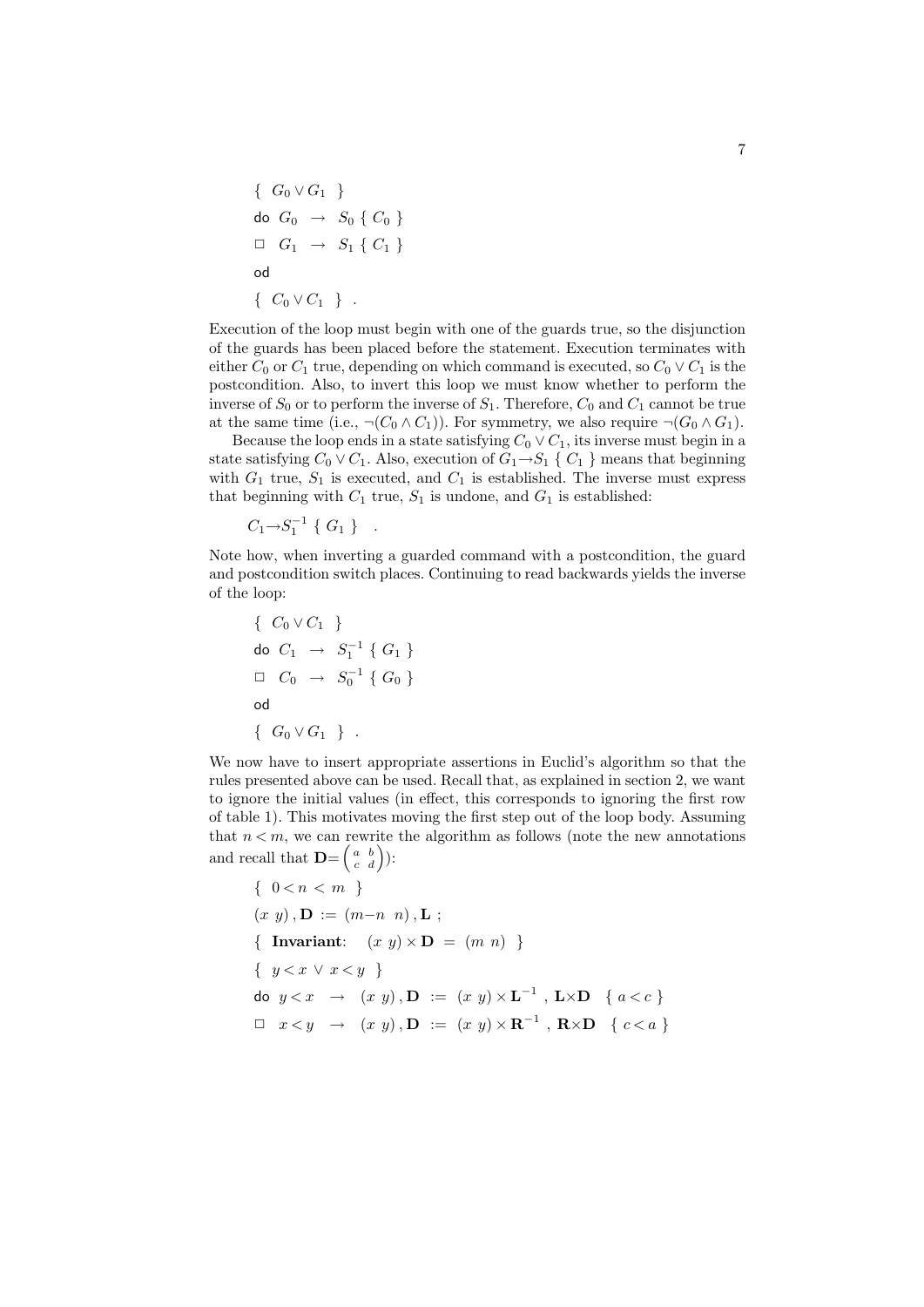od

\n
$$
\{ a < c \lor c < a \}
$$
\n
$$
\{ (x \ y) = (m \nabla n \ m \nabla n) \land (m \nabla n \ m \nabla n) \times D = (m \ n) \}
$$

From this point on, whenever we refer to Euclid's algorithm, the intended reference is to this algorithm. The removal of the first step out of the loop body forces  $n < m$  and  $1 < m$ , but it allows us to include assertions after each assignment, making the inversion of the loop body a straightforward application of the rules mentioned above. (The new assertions after the assignments follow from the facts that premultiplying a matrix by L corresponds to adding the first row to the second, and premultiplying a matrix by  $\bf{R}$  corresponds to adding the second row to the first.) Because the assignments in the loop body are easily inverted, the inverse of Euclid's algorithm becomes:

{ 
$$
0 < n < m
$$
 }  
\n $(x \ y) := (m \nabla n \ m \nabla n);$   
\ninitialise **D** such that  $(m \nabla n \ m \nabla n) \times \mathbf{D} = (m \ n);$   
\n{ **Invariant**:  $(x \ y) \times \mathbf{D} = (m \ n)$  }  
\n{  $a < c \lor c < a$  }  
\ndo  $a < c \rightarrow (x \ y), \mathbf{D} := (x \ y) \times \mathbf{L}, \mathbf{L}^{-1} \times \mathbf{D} \{ y < x \}$   
\n $\Box \ c < a \rightarrow (x \ y), \mathbf{D} := (x \ y) \times \mathbf{R}, \mathbf{R}^{-1} \times \mathbf{D} \{ x < y \}$   
\nod  
\n{  $y < x \lor x < y$  }  
\n{  $(x \ y) = (m - n \ n) \land \mathbf{D} = \mathbf{L}$  }

Comparing the two algorithms, we see that the assignments to  $(x, y)$  and to  $(a, c)$ are interchanged: in the original algorithm we have

$$
y < x \rightarrow (x \ y) := (x-y \ y)
$$
  

$$
\Box \ x < y \rightarrow (x \ y) := (x \ y-x) \ ,
$$

and in the inverted algorithm we have

$$
a < c \rightarrow (a c) := (a c-a)
$$
  

$$
\Box c < a \rightarrow (a c) := (a-c c).
$$

(We leave the reader to check the matrix arithmetic.) In other words, the inverse of Euclid's algorithm is Euclid's algorithm itself, but on different variables: the inverted version computes the greatest common divisor using the variables a and c. This means that to make the sequences of successive values of the vectors  $(x, y)$ and  $(a, c)$  the reverse of each other, we only need to guarantee that the initial value of  $(x, y)$  in the non-inverted algorithm is the same as the initial value of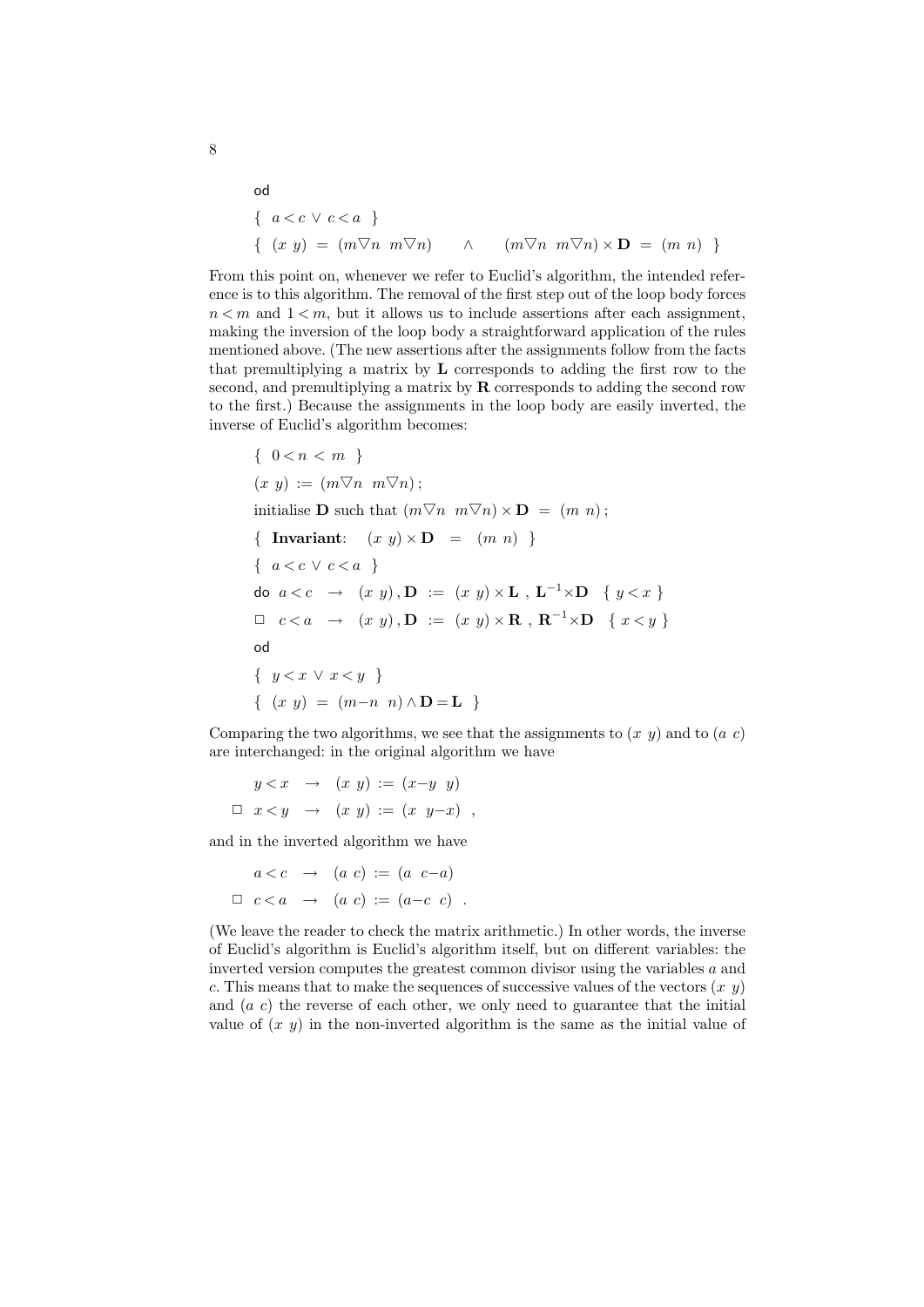$(a c)$  in the inverted one. In other words, we need to guarantee that in Euclid's algorithm, the initial value of  $(x, y)$  is the same as the final value of  $(a, c)$ .

The initial assignments of the inverted algorithm may seem strange at first sight, but the important fact to retain is that if we compose both algorithms, the program state remains unchanged. The inversion of the algorithm serves only as a formal proof that the process applied to  $(x, y)$  in one direction is the same as the one applied to  $(a\ c)$  in the opposite direction. In the remainder of our investigation, we base our discussion on Euclid's algorithm, i.e., on the non-inverted version.

For more details on the inversion rules shown in this section, we recommend the expositions in [14, chapter 21] and [15, chapter 11]. As far as we know, the technique of program inversion first appeared in [16, pp. 351–354] and, since then, it has been mentioned and used in many places (see, for example, [17–20]).

#### 4 Reversed Sequences of Vectors

Given the result of the previous section, saying that the sequences of vectors  $(x, y)$  and  $(a, c)$  are reversed is equivalent to saying that the initial value of  $(a, c)$ is equal to the final value of  $(x, y)$  and the initial value of  $(x, y)$  is equal to the final value of  $(a, c)$ .

Looking at the algorithm, we see that the initial value of  $(a\ c)$  is  $(1\ 1)$  and the final value of  $(x, y)$  is  $(m\nabla n, m\nabla n)$ . So, for the sequences to be reversed,  $m\nabla n$  has to be 1, i.e., m and n have to be co-prime. We thus assume henceforth that  $m\nabla n = 1$ .

Also, the initial value of  $(x, y)$  is  $(m-n, n)$ . So, because  $m \nabla n = 1$ , we have the following equality:

"The sequences are reversed"

=

"The final value of  $(a \ c)$  is  $(m-n \ n)$ ".

We can rewrite this equality in terms of matrix  $D$ :

"The sequences are reversed"

=

"The final value of **D** is  $\begin{pmatrix} m-n & b \\ n & d \end{pmatrix}$  for some b and d".

Now, because  **is the product of matrices whose determinant equals 1, its** determinant also equals 1; this allows us to calculate  $b$  and  $d$ :

$$
det.\mathbf{D} = 1
$$
  
= { **D** has the shape  $\begin{pmatrix} m-n & b \\ n & d \end{pmatrix}$  }  
 $(m-n)\times d - n\times b = 1$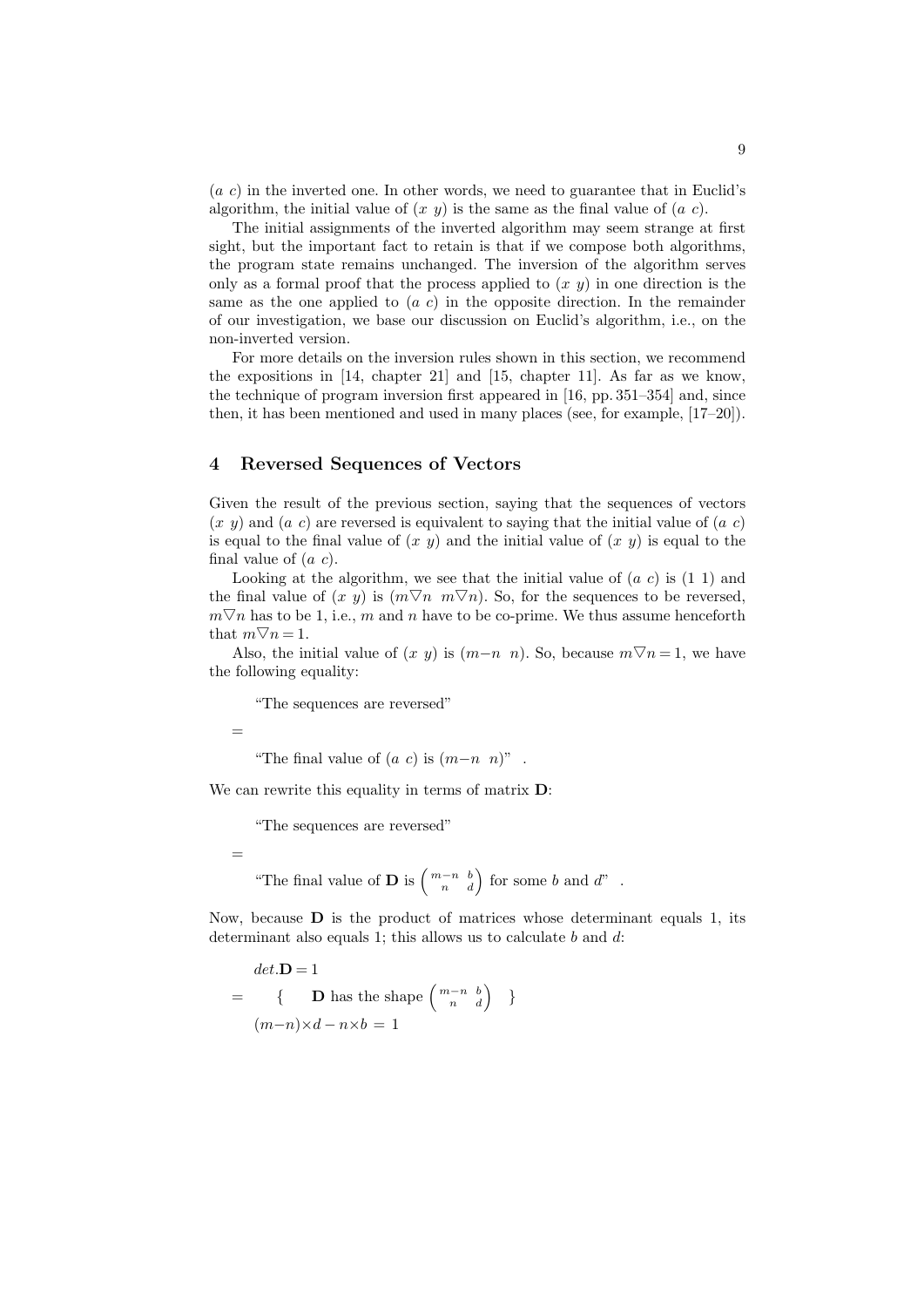$$
= \{ \begin{aligned}\n & \text{arithmetic} \\
 & m \times d - n \times (d+b) = 1 \\
 & = \{ \quad \text{we have assumed that } m \nabla n = 1, \text{ so, on termination,} \\
 & \text{the invariant states that } (1\ 1) \times \mathbf{D} = (m\ n); \\
 & \text{this means that } n = b + d \quad \} \\
 & m \times d = n^2 + 1\n \end{aligned}
$$

$$
= \begin{cases} 0 < m \\ d = \frac{n^2 + 1}{m} \end{cases}
$$

The value of b is simply  $n-d$ , since on termination we have  $n = b+d$  (it follows from the invariant). Because  $\bf{D}$  is a matrix of integer values, d has to be an integer, and so, a necessary condition is that  $m\setminus (n^2+1)$ , that is,  $n^2 \approx -1$  (mod m). (We write  $m \backslash n$  to denote that m is a divisor of n. Although the notation  $m|n$ is more common, we prefer to use an asymmetric symbol such as the backward slash to denote an asymmetric relation. Moreover, as the authors of [21, p. 102] point out, vertical bars are overused and  $m \n\mid n$  gives an impression that m is the denominator of an implied ratio. Also,  $a\cong b \pmod{m}$  means that  $m\setminus(a-b)$  and we read it as "a and b are congruent modulo  $m$ ".) We can thus conclude that

 $n^2 \cong -1 \pmod{m} \Leftarrow$  "The sequences are reversed".

A question that now arises is whether  $n^2 \approx -1 \pmod{m}$  is a sufficient condition for the sequences to be reversed. That is, can we prove

(2) "The final value of **D** is 
$$
\begin{pmatrix} m-n & n-(n^2+1)/m \\ n & (n^2+1)/m \end{pmatrix}
$$
"  $\Leftarrow$   $n^2 \cong -1 \pmod{m}$ ?

Using the assumption that  $\mathbf{D} = \begin{pmatrix} a & b \\ c & d \end{pmatrix}$ , we can simplify (2) to:

(3) "The final value of c is  $n^{\prime\prime} \Leftarrow n^2 \cong -1 \pmod{m}$ ,

since c uniquely determines all the other entries (recall that  $m = a+c$ ,  $n = b+d$ and det.D = 1). To prove (3), we first show that  $n \cong c \pmod{m}$  follows from  $n^2 \approx -1 \pmod{m}$  and then we use the range of n and c to conclude that  $n = c$ . The following lemma is used to prove that  $n \cong c \pmod{m}$ .

**Lemma 1.** For all integers  $m$ ,  $n$ , and  $c$ , the following holds:

 $n \cong c \pmod{m} \Leftrightarrow n^2 \cong -1 \pmod{m} \wedge n \times c \cong -1 \pmod{m}$ .

**Proof** Using the fact that, for all integers  $a, b$ , and  $c$ , the following law on congruences holds

(4)  $a-c \cong b-d \pmod{m} \Leftarrow a \cong b \pmod{m} \wedge c \cong d \pmod{m}$ ,

we can prove the lemma as follows: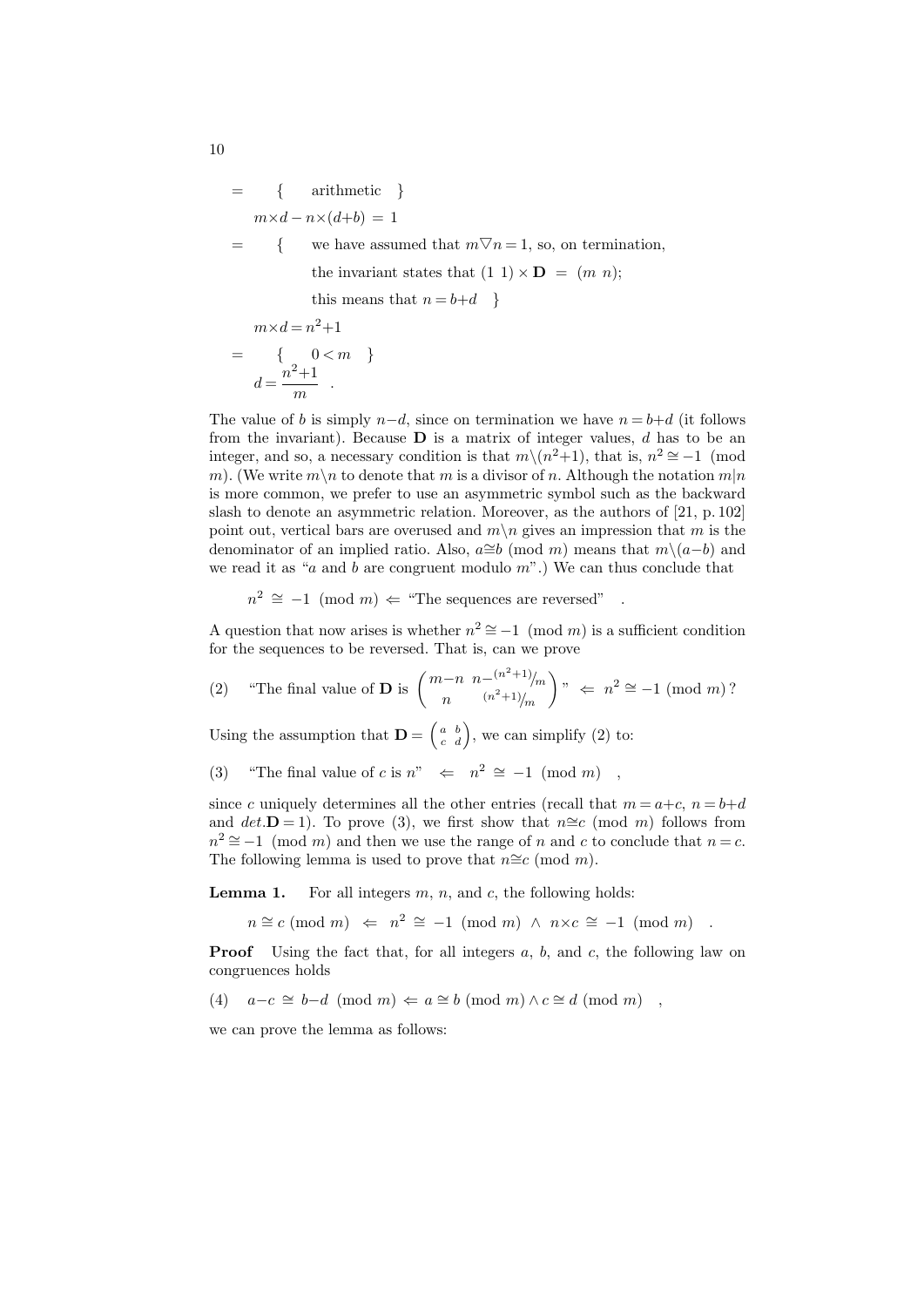$$
n \cong c \pmod{m}
$$
  
= { arithmetic }  
 $n-c \cong 0 \pmod{m}$   
 $\Leftarrow { m \nabla n = 1 \text{ and Euclid's lemma; see below for details }}n \times (n-c) \cong 0 \pmod{m}$   
= { arithmetic }  
 $n^2 - n \times c \cong 0 \pmod{m}$   
= { n<sup>2</sup> = -1 (mod *m*) and n \times c \cong -1 (mod *m*) and (4) }  
true .

In the second step we can safely assume that  $m\nabla n = 1$ , since it follows from the congruence  $n^2 \approx -1 \pmod{m}$ . A short proof of this fact is:

$$
n^2 \cong -1 \pmod{m}
$$
  
= { definition }  

$$
\langle \exists q:: n^2+1=q\times m \rangle
$$
  
= { arithmetic }  

$$
\langle \exists q:: 1=q\times m-n\times n \rangle
$$
  

$$
\Rightarrow { (m\nabla n)\backslash (q\times m-n\times n), so (m\nabla n)\backslash 1;}
$$
division is anti-symmetric }  

$$
m\nabla n=1.
$$

Also, Euclid's lemma states that for all integers  $a, b$ , and  $c$ :

$$
a \backslash c \iff a \backslash b \times c \land a \nabla b = 1 .
$$

 $\Box$ 

Now, if, on termination, we have that  $n \times c \approx -1 \pmod{m}$ , we can use lemma 1 to conclude that, on termination, we also have that  $n \cong c \pmod{m}$  follows from  $n^2 \approx -1 \pmod{m}$ . Recall that an invariant of the algorithm is

$$
(x\ y) \times D = (m\ n) = (x \times a + y \times c \ x \times b + y \times d) .
$$

Because the determinant of **D** equals 1, the inverse of **D** is  $\begin{pmatrix} d & -b \\ -c & a \end{pmatrix}$ , making the following property also invariant:

(5) 
$$
(x \ y) = (m \ n) \times D^{-1} = (m \times d - n \times c \ a \times n - b \times m)
$$
.

It follows that on termination, when  $(x, y) = (1, 1)$ , we have that  $n \times c \approx -1$  (mod  $m$ , as the following calculation shows: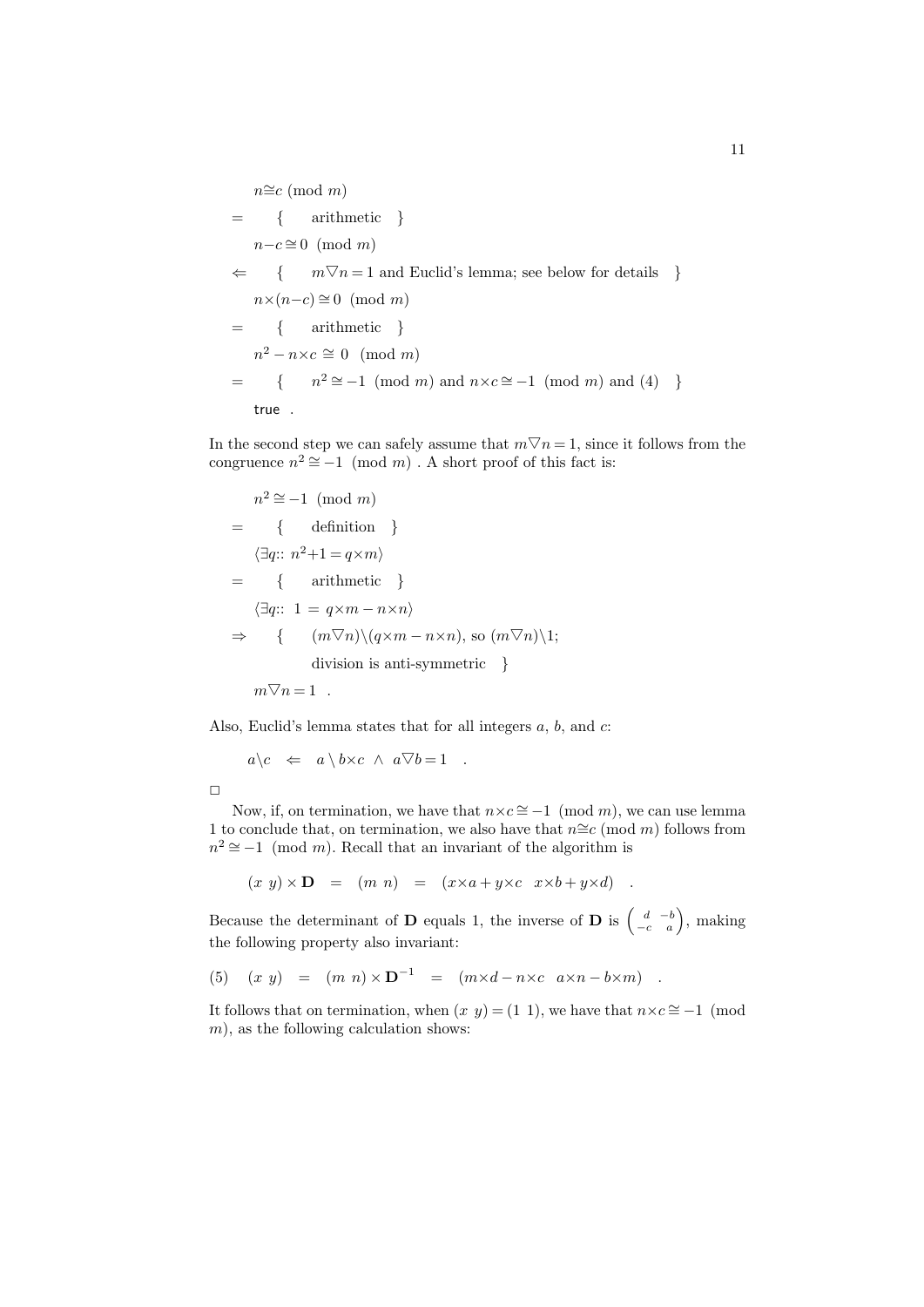$n \times c \cong -1 \pmod{m}$  $=$  { definition }  $m\setminus(n\times c+1)$  $\Leftarrow \{$  division properties  $\}$  $m \times d = n \times c + 1$  $=$  { arithmetic }  $m \times d - n \times c = 1$  $=$  { invariant (5),  $(x, y) = (1, 1)$  on termination } true .

By lemma 1, we deduce that on termination  $n \cong c \pmod{m}$  follows from  $n^2 \cong -1$ (mod m). Finally, because  $0 < a$  and  $m = a+c$  we have that  $0 < c < m$ ; this allows us to conclude that  $n = c$ :

$$
n \cong c \pmod{m}
$$
  
= { definition }  

$$
m \setminus (n-c)
$$
  
= {  $0 < n < m$  and  $0 < c < m$  imply that  $-m < n-c < m$ ;  
the only multiple of  $m$  in that range is 0 }  
 $n-c=0$   
= { arithmetic }

 $n = c$ .

The conclusion is that  $n^2 \approx -1 \pmod{m}$  is also a sufficient condition for the sequences to be reversed, leading to the equality:

"The sequences are reversed"

=  $n^2 \cong -1 \pmod{m}$ .

To summarise, in the following algorithm

 $\{ 0 < n < m \}$  $(x, y)$ ,  $\mathbf{D} := (m-n, n)$ ,  $\mathbf{L}$ ; { Invariant:  $(m n) = (x y) \times D = (x \times a + y \times c \ x \times b + y \times d)$  $\wedge$  (m n) ×  $\mathbf{D}^{-1} = (x \ y) = (m \times d - n \times c \ a \times n - b \times m)$ do  $y < x \rightarrow (x, y), \mathbf{D} := (x, y) \times \mathbf{L}^{-1}$ ,  $\mathbf{L} \times \mathbf{D} \setminus \{a < c\}$  $\Box$   $x < y \rightarrow (x, y), \mathbf{D} := (x, y) \times \mathbf{R}^{-1}, \mathbf{R} \times \mathbf{D} \{c < a\}$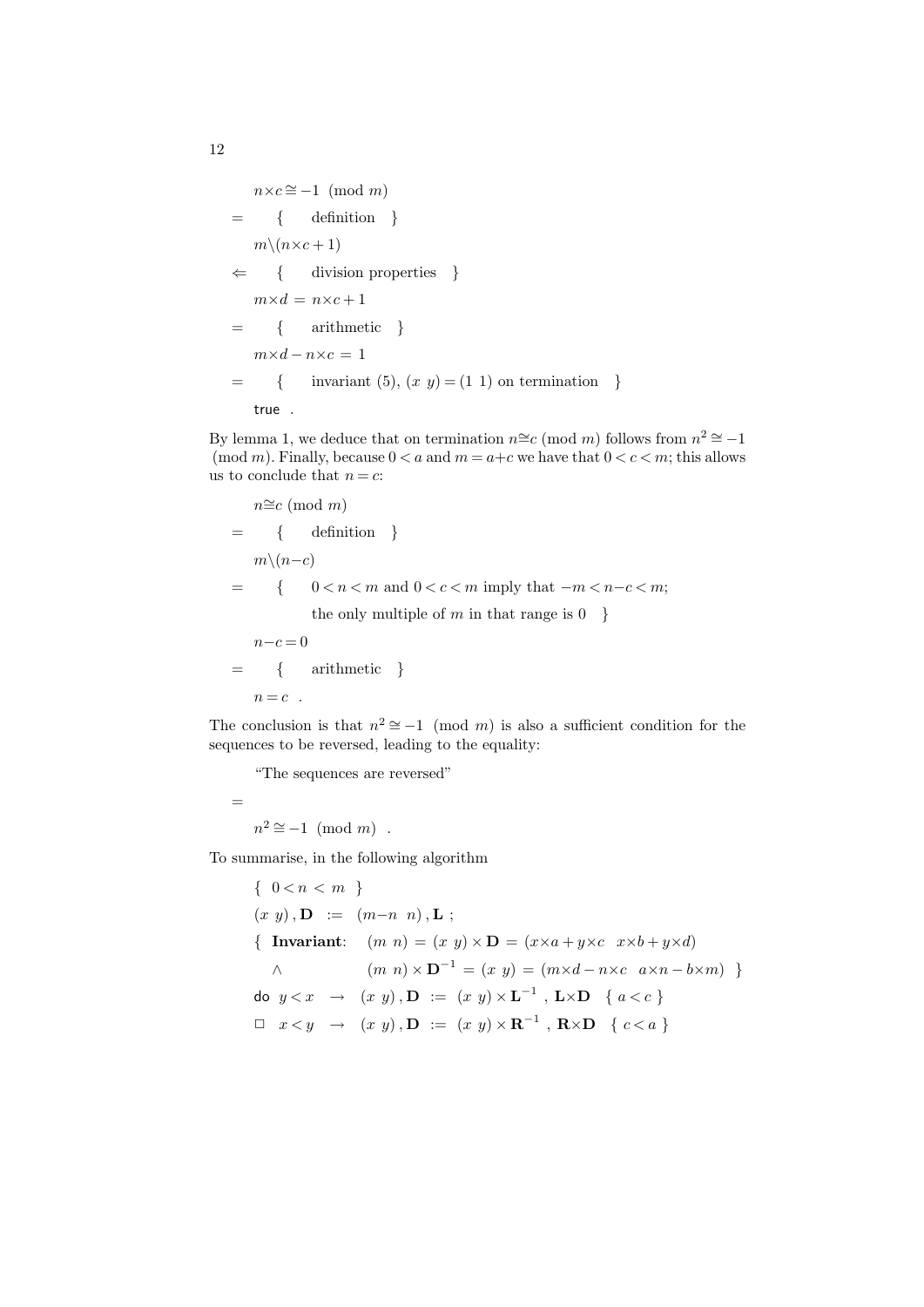$$
\{ (x \ y) = (1 \ 1) \quad \land \quad (m \ n) = (1 \ 1) \times D \},
$$

the sequences of vectors  $(x, y)$  and  $(a, c)$  are reverses of each other exactly when  $n^2 \cong -1 \pmod{m}$ .

# 5 Length of the Sequence of Vectors

We now have to prove that the final value of matrix  $D$  is decomposed into an odd-length product of the matrices L and R. However, because D is initially L and because it is iteratively premultiplied,  $\mathbf{D} = \mathbf{M} \times \mathbf{L}$  for some M. So we can alternatively prove that  $M$  is decomposed into an even-length product of the matrices L and R. Observing that

$$
\mathbf{M} = \mathbf{D} \times \mathbf{L}^{-1} = \begin{pmatrix} m - (2 \times n - \frac{(n^2 + 1)}{m}) & n - \frac{(n^2 + 1)}{m} \\ n - \frac{(n^2 + 1)}{m} & \frac{(n^2 + 1)}{m} \end{pmatrix}
$$

we see that M has the top-right and bottom-left corners equal, which means that  $M = M^T$  (M equals the transpose of M). We also know that  $R = L^T$  and  $\mathbf{L} = \mathbf{R}^T.$ 

,

There are also two functions from finite products of  $L$  and  $R$  to naturals,  $\#L$  and  $\#R$ , that give, respectively, the number of Ls and the number of Rs in the decomposition of their argument<sup>2</sup>. Now, a fundamental property is that  $\#\mathbf{L}.\mathbf{M} = \#\mathbf{R}.\mathbf{M}^T$ , whenever **M** is a product of **L**s and **R**s. This fundamental property means that the number of Ls in the decomposition of M equals the numbers of **R**s in the decomposition of  $M^T$ , which is easy to see because  $R = L^T$ and  $\mathbf{L} = \mathbf{R}^T$ . Using these observations, a simple calculation showing that the length of M is an even number is:

length.M

= { M is a product of Ls and Rs } #L.M + #R.M = { #L.M = #R.M<sup>T</sup> } #R.M<sup>T</sup> + #R.M = { M<sup>T</sup> = M } 2 × #R.M .

Hence, the length of  $M$  is an even number. Subsequently, the length of the final value of D is odd.

od

<sup>&</sup>lt;sup>2</sup> Note that, given that we can easily provide algorithms that compute them, functions length,  $\#L$ , and  $\#R$  are well-defined. As proved in [13] and [12], there is a bijection between finite products of matrices  $L$  and  $R$ , and binary strings made of the symbols L and R; defining these functions in the realm of strings is easy.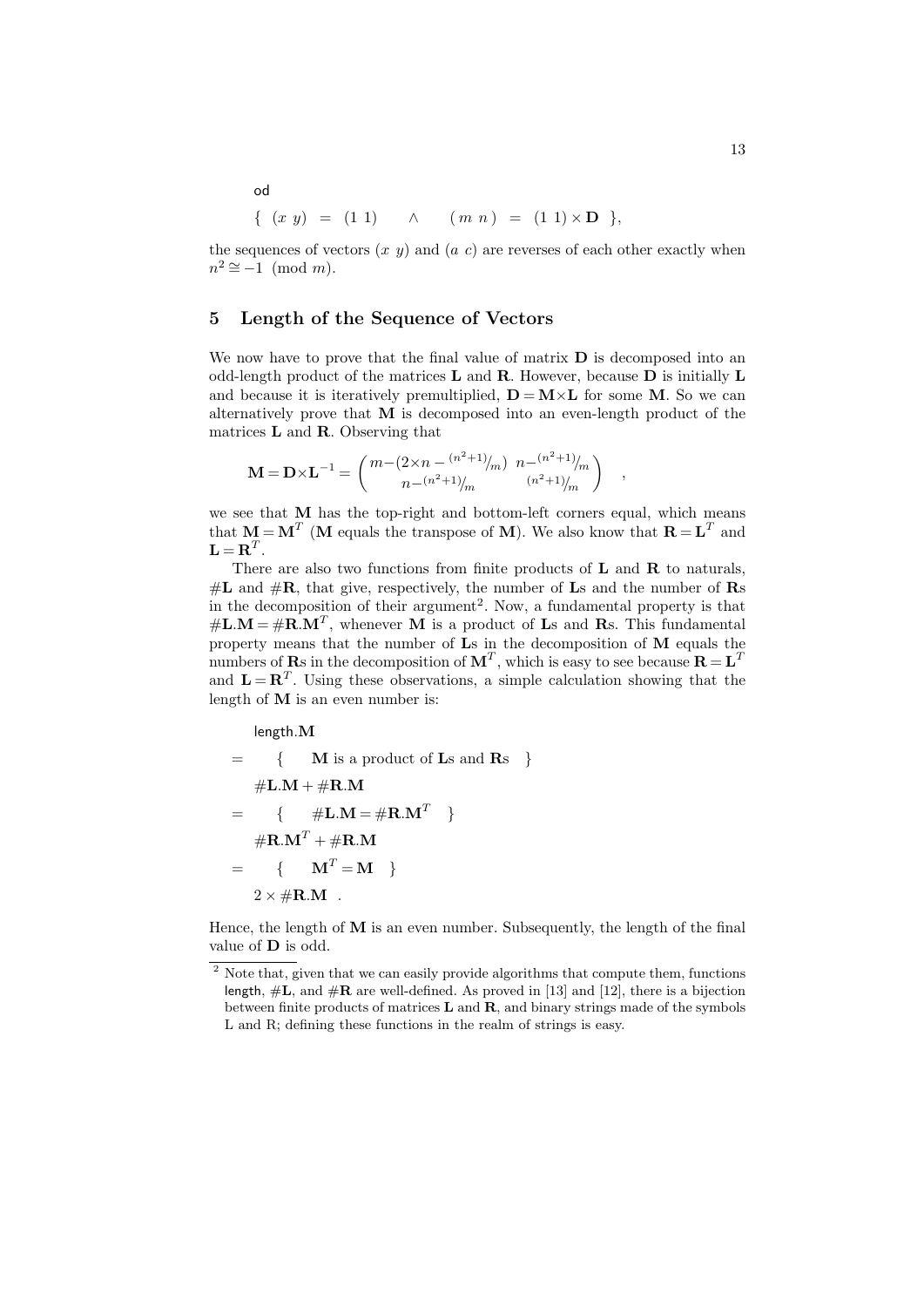#### 6 Sum of two positive squares

In the above sections we have proved the following theorem:

**Theorem 1.** A number m at least 2 can be written as the sum of two positive squares if there is a number n such that  $0 < n < m$  and  $n^2 \approx -1 \pmod{m}$ .  $\Box$ 

The argument we provide is constructive because we show how to use Euclid's algorithm to represent a number as the sum of two positive squares. Indeed we can extend Euclid's algorithm so that it expresses a given number  $m$  as the sum of two positive squares:

 $\{ 1 < m \wedge \langle \exists n : 0 < n < m : n^2 \cong -1 \pmod{m} \} \}$ • Find a number *n* such that  $0 < n < m$  and  $n^2 \approx -1 \pmod{m}$ ;  $\{ 0 < n < m \land n^2 \cong -1 \pmod{m} \}$  $(x, y)$ ,  $\mathbf{D} := (m-n, n)$ ,  $\mathbf{L}$ ; { Invariant:  $(x \, y) \times D = (m \, n) = (x \times a + y \times c \, x \times b + y \times d)$  } do  $(x, y) \neq (a, c) \rightarrow$  $y < x \rightarrow (x, y), \mathbf{D} := (x, y) \times \mathbf{L}^{-1}$ ,  $\mathbf{L} \times \mathbf{D}$  $\Box x < y \rightarrow (x, y), \mathbf{D} := (x, y) \times \mathbf{R}^{-1}, \mathbf{R} \times \mathbf{D}$ od  $\{ (x \, y) = (a \, c) \land m = x^2 + y^2 = a^2 + c^2 \}$ 

Theorem 1 is more general than Girard's result: while Girard's theorem is only on odd prime numbers, theorem 1 concerns all positive integers at least 2. As an example, we can say that the number 10 is expressible as the sum of two positive squares, since  $3^2 \cong -1 \pmod{10}$  (and, in fact, we have that  $10 = 3^2 + 1^2$ ). Moreover, given the following lemma (see [9, p. 17, Lemma 1]), Girard's result is an immediate corollary of theorem 1.

**Lemma 2.** For primes  $p = 4k + 1$  the equation  $s^2 \approx -1 \pmod{p}$  has two solutions  $s \in \{1..p-1\}$ , for  $p = 2$  there is only one such solution, while for primes of the form  $p = 4k + 3$  there is no solution.  $\Box$ 

Although we believe that theorem 1 may be known by some number-theorists, we have not found it in the literature.

Please note that developing an algorithm to find a number  $n$  such that  $0 < n < m$  and  $n^2 \approx -1 \pmod{m}$  is beyond the scope of this paper. For more details on this topic, we recommend [11] and [22], where the authors discuss different algorithms that can be used to find such a number  $n$ .

Finally, the algorithm shown above can be generalised. In a recent private communication, Wagon told us that the method of using Euclid's algorithm to write a number as a sum of two squares (or, more generally, as  $a^2 + g \times c^2$ ) is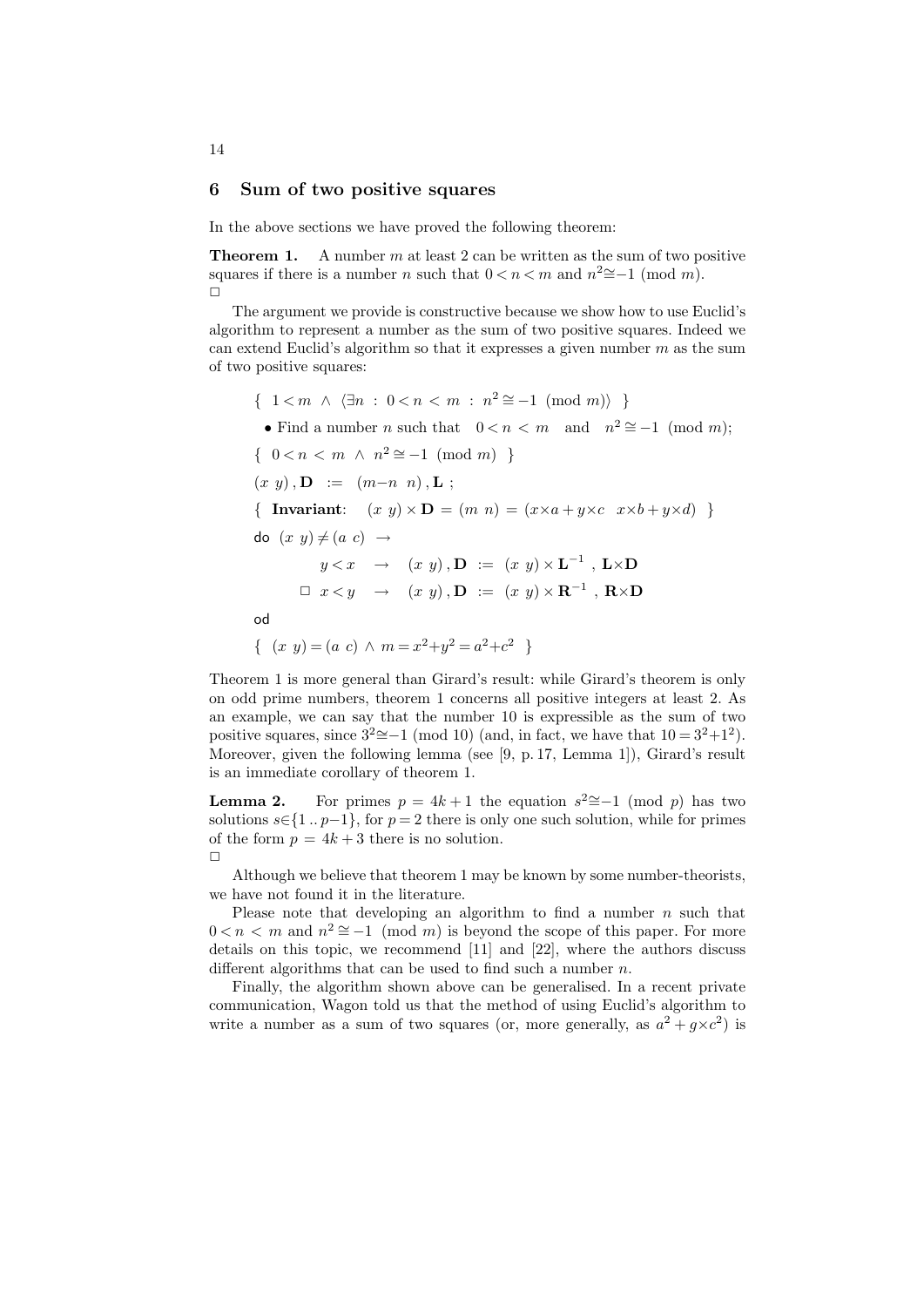known as the Smith-Cornacchia algorithm (he referred us to [22] and [23]). Also, in [24], Hardy, Muskat, and Williams show a more general algorithm for solving  $m = f \times a^2 + g \times c^2$  in coprime integers a and c. The algorithm presented in this paper treats the case  $f = g = 1$ . At the moment, we do not know how to adapt it to solve the more general problem. Recall that we have started our argument by observing that if, at any point in the execution of the algorithm,  $(x, y)$  equals  $(a, c)$ , it follows from the invariant

$$
(m n) = (x y) \times D = (x \times a + y \times c \ x \times b + y \times d)
$$

that  $m$  can be written as a sum of two positive squares. To solve the general problem, we have to investigate when it is possible to have, at any point in the execution of the algorithm,  $a\$  x and  $c\$  y. If this happens, that is, if there are two integers f and g such that  $x = f \times a$  and  $y = g \times c$ , it follows from the invariant that  $m = f \times a^2 + g \times c^2$ :

$$
(m n) = (f \times a g \times c) \times D = (f \times a^2 + g \times c^2 f \times a \times b + g \times c \times d)
$$

# 7 Discussion

This paper shows a new and constructive proof of the two-squares theorem based on a somewhat unusual, but very effective, way of rewriting the so-called extended Euclid's algorithm. As mentioned in the introduction, the use of Euclid's algorithm to prove the theorem is not new: Brillhart [6] and Wagon [11] have used it to *verify* the theorem. Effectively, given the close relationship between Euclid's algorithm and continued fractions, we can say that Serret [5] and Hermite [4] were the first to provide the germ of the essential idea presented here (in fact, Brillhart's note is described as an improvement on Hermite's method: in using Euclid's algorithm, Brillhart avoids the calculation of the convergents arising in the continued fractions).

The novel contribution of this paper is the use of the algorithm to *investigate* which numbers can be written as the sum of two positive squares. The precise formulation of the problem as an algorithmic problem is the key, since it allows us to use algorithmic techniques and to avoid guessing. The notion of invariance, in particular, plays a central role in our development: it is used initially to observe that Euclid's algorithm can actually be used to represent a given number as a sum of two positive squares, and then it is used throughout the argument to prove relevant properties. Also, section 3 is an example of how the use of program inversion can make our arguments more precise.

We conclude by mentioning that this paper is part of a larger endeavour which aims at reinvigorating mathematics education by exploiting mathematics' algorithmic nature [13, 12, 25]. In our view, the combination of practicality with mathematical elegance that arises from an adequate focus on the algorithmic content of mathematics can enrich and improve, not only mathematics education, but also the process of constructing computer programs. Moreover, the emphasis on investigation and construction rather than verification brings tremendous benefits. As Leibniz once put it: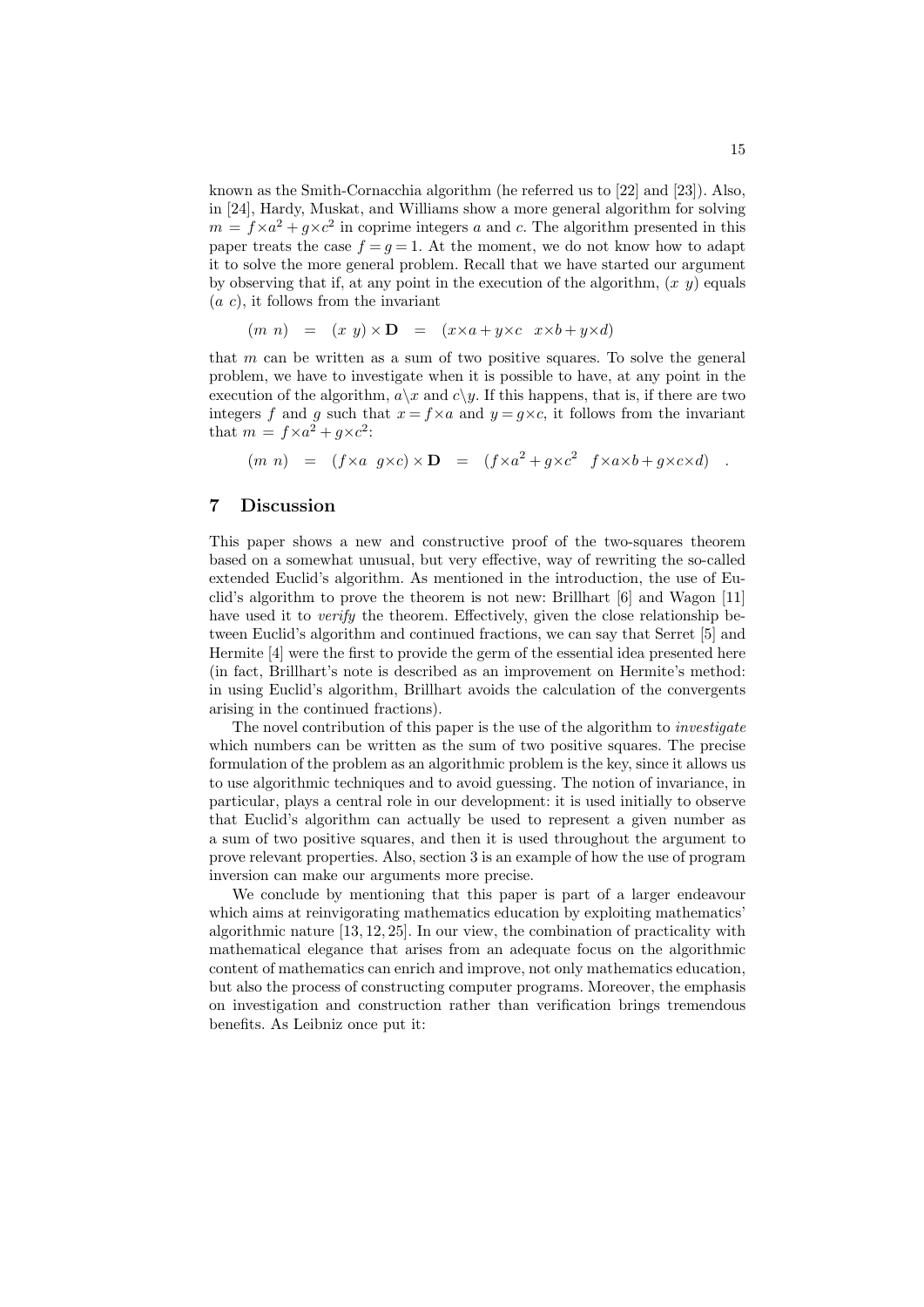Nothing is more important than to see the sources of invention which are, in my opinion, more interesting than the inventions themselves.

Acknowledgements I would like to thank Roland Backhouse for helping me with the initial analysis of the problem, for suggesting the use of program inversion techniques, and for his comments on earlier drafts of this paper. Also, thanks to Alexandra Mendes for helping me simplifying section 5 and to Wei Chen and Shin-Cheng Mu for reading and checking earlier drafts of the paper. I would also like to thank Stan Wagon for sending me references on the Smith-Cornacchia algorithm and the anonymous referees, whose comments and corrections have led to significant improvements.

This work was developed in the context of the MATHIS project, which is supported by Fundação para a Ciência e a Tecnologia (Portugal) under contract PTDC/EIA/73252/2006.

# References

- 1. Dickson, L.E.: History of the Theory of Numbers: Diophantine Analysis: Diophantine Analysis Vol 2 (AMS/Chelsea Publication). American Mathematical Society (August 1999)
- 2. Bell, E.T.: Men of Mathematics The Lives and Achievements of the Great Mathematicians from Zeno to Poincaré. Touchstone (July 2008)
- 3. Gauss, C.F.: Disquisitiones arithmeticae. (1801)
- 4. Hermite: Note au sujet de l'article précédent. Journal de Mathématiques Pures et Appliquées  $13$  (1848) 15
- 5. Serret, J.A.: Sur un théorème relatif aux nombres entiers. Journal de Mathématiques Pures et Appliquées  $13$  (1848) 12–14
- 6. Brillhart, J.: Note on representing a prime as a sum of two squares. Mathematics of Computation 26(120) (1972) 1011–1013
- 7. Clarke, F.W., Everitt, W.N., Littlejohn, L.L., Vorster, S.J.R.: H. J. S. Smith and the Fermat two squares theorem. The American Mathematical Monthly 106(7) (1999) 652–665
- 8. Zagier, D.: A one-sentence proof that every prime  $p \equiv 1 (mod 4)$  is a sum of two squares. The American Mathematical Monthly  $97(2)$  (1990) 144+
- 9. Aigner, M., Ziegler, G.: Proofs From The Book, 3rd Edition. Springer-Verlag (2004)
- 10. Dijkstra, E.W.: A derivation of a proof by D. Zagier. (August 1993)
- 11. Wagon, S.: Editor's corner: The Euclidean algorithm strikes again. The American Mathematical Monthly 97(2) (1990) 125–129
- 12. Backhouse, R., Ferreira, J.F.: On Euclid's algorithm and elementary number theory. To appear in the journal Science of Computer Programming. Available from http://joaoff.com/publications/2009/euclid-alg/ (2010)
- 13. Backhouse, R., Ferreira, J.F.: Recounting the rationals: Twice! In: Mathematics of Program Construction. Volume 5133 of LNCS., Springer-Verlag (2008) 79–91
- 14. Gries, D.: The Science of Programming. Springer-Verlag (1981)
- 15. van de Snepscheut, J.L.: What Computing Is All About. Springer-Verlag New York Inc. (1993)